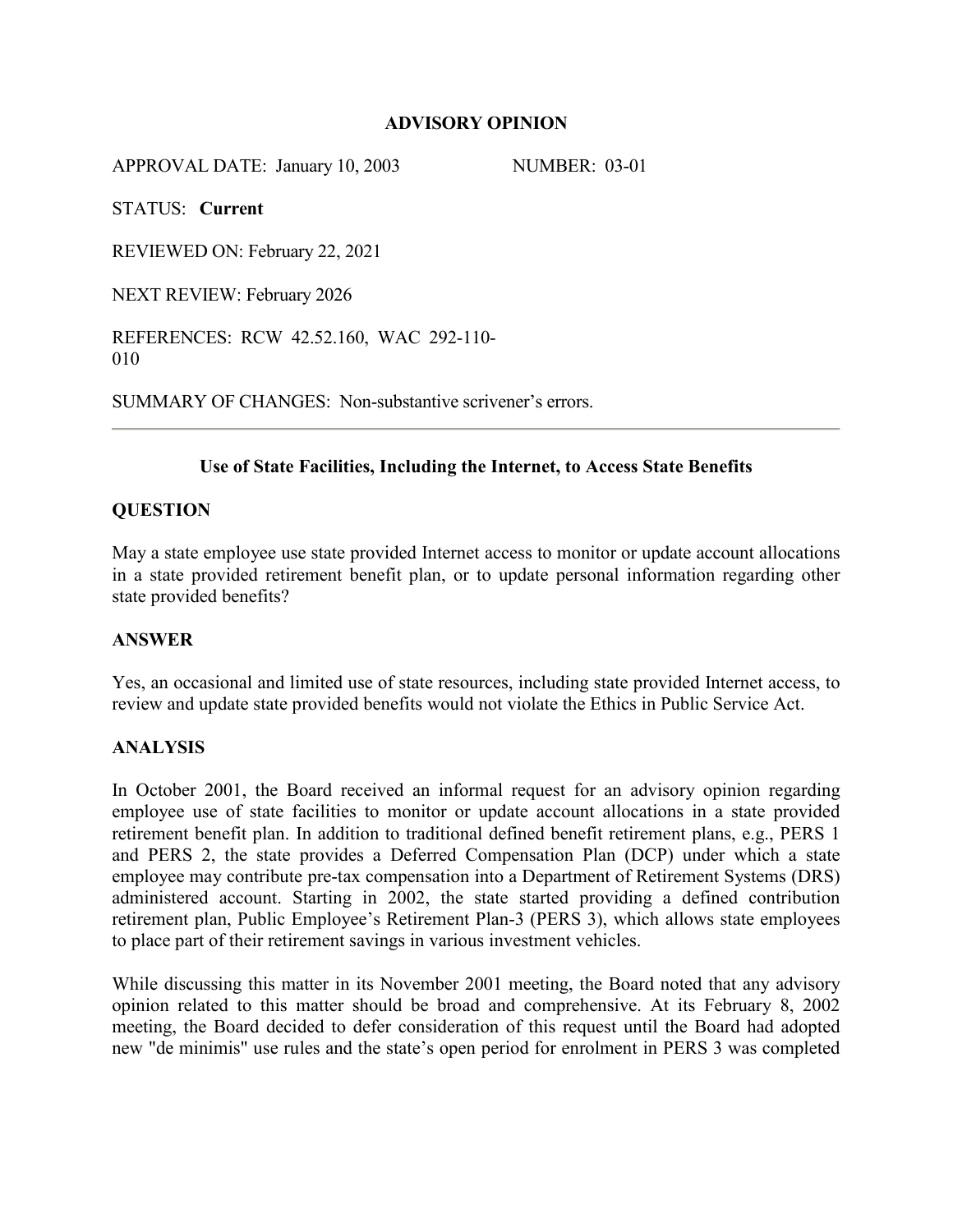and any rules related to that program were adopted. On April 19, 2002 the Board adopted new "de minimis" use rules. In addition, PERS 3 open enrollment for current state employees was completed prior to September 2002.

# **The Deferred Compensation Plan, PERS 3, and the Health Care Authority Web-sites**

The legislature authorized DRS, through its administration of the DCP, to enter into contracts with public employees so that those employees may defer, deposit and invest a portion of their income into supplementary retirement accounts. This is a self-directed retirement investment program for public employees, with investment options limited to those that DRS deems to be in the interest of state employees. (See RCW 41.50.770)

In general, DCP account management is not a private open market investment. This program is limited to public employees. Its administration is authorized by statue and subject to public oversight through the statutorily defined responsibilities of DRS, the State Investment Board, and the Employee Retirement Benefits Board. The members of the State Investment Board invest the deferred compensation on the employees' behalf.

In addition, a DCP account is part of a public worker's employment benefits package. For example, the DCP web site allows employees to electronically access the DCP's information and services, just as the Department of Personnel's web site allows employees to review job postings, submit job applications, study and register for training opportunities, and learn about or request assistance from a variety of programs and services available to state employees (such as disability accommodation assistance, recruitment and diversity program specialists, and the Employee Advisory Service). All of these activities are part of the diverse benefits available to state employees, and are directly related to state employment.

The legislature recently created a new retirement plan, the PERS 3 Defined Contribution Program. Unlike DCP, once a member chooses participation in PERS 3, that choice is irrevocable. Under this direction, DRS enters into contracts with public employees who select a contribution rate, and that amount is deducted from their income and invested in one of several investments. Also, unlike DCP, once the contribution rate is chosen, it is irrevocable unless the member changes employers.

Much like DCP, under PERS 3, members have a limited number of investment options and PERS 3 is part of a public worker's employment benefits package. The PERS 3 web-site is an efficient alternative to making phone calls, mailing documents, or taking time to visit the DRS office, as it allows employees to electronically access the PERS 3 information and services without speaking to a DRS employee.

In addition to the DRS operated web-sites discussed above, the Health Care Authority (HCA) allows state employees to update and manage their state provided health care benefits via a website that is accessible on the Internet. Like the DRS web-sites, the program provides an efficient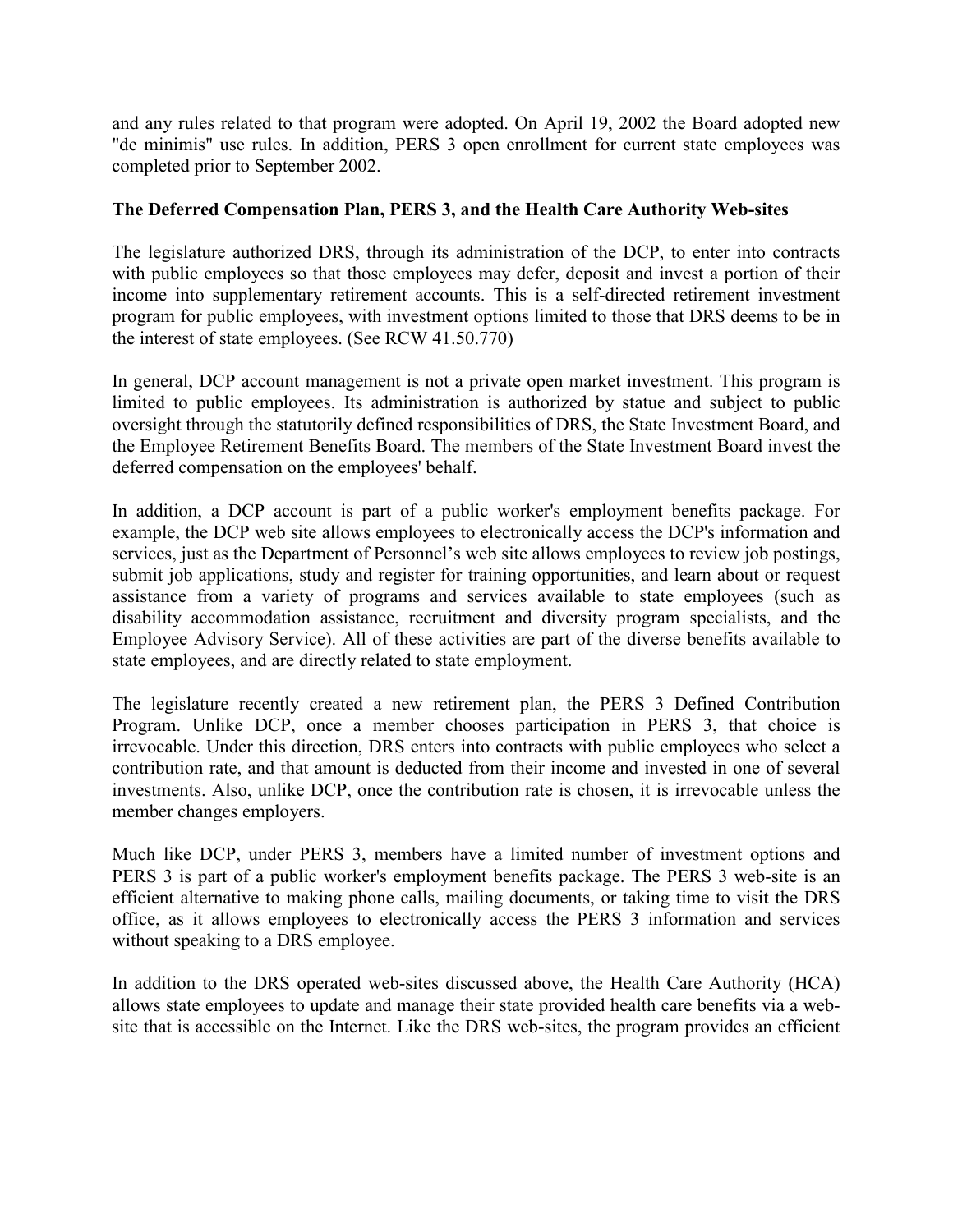alternative to making phone calls, mailing documents, or taking time to visit the HCA office when making corrections or updating state provided health care benefits.

## **1. The Ethics in Public Service Act Allows for the Occasional and Limited Use of State Resources to Access and Update State Provided Benefits**

The Ethics in Public Service Act prohibits the use of state resources for private benefit or gain, except in the course of official duties, and allows the Board to adopt de minimis use rules. RCW 42.52.160 provides in relevant part:

> (1) No state officer or state employee may employ or use any person, money, or property under the officer's or employee's official control or direction, or in his or her official custody, for the private benefit or gain of the officer, employee, or another…

> (2) This section does not prohibit the use of public resources to benefit others as part of a state officer's or state employee's official duties.

> (3) The appropriate ethics boards may adopt rules providing exceptions to this section for occasional use of the state officer or state employee, of de minimis cost and value, if the activity does not result in interference with the proper performance of public duties.

The corresponding rule generally allows agencies to authorize uses of state resources supporting agency organizational effectiveness.

The Board's rule, however, also prohibits the use of state resources for the private benefit of a state officer or employee. In EEB Advisory Opinion 02-02A, the Board advised that using state resources to monitor private stock investments or make stock trades is an ethical violation because the conduct is a private activity that can result in a private financial benefit or gain. The Board further advised that "allowing even an occasional or limited use of state facilities to facilitate a private financial gain undermines public confidence in state government."

The question before the Board is whether state employees may use state resources to access state provided benefits. In addition to their salaries, state employees by statutory authorization receive pension, deferred compensation, health care, and life and disability insurance benefits as part of their compensation packages. Since these benefits are part of the compensation package, becoming and remaining informed regarding the various benefit options is related to the employees' personal finance. Because accessing information and choosing from among the available options is related to private finances and therefore private financial gain, the question is whether use of state resources to manage these benefits is prohibited under RCW 42.52.160.

In EEB Advisory Opinion 02-02A, the Board advised that "organizational effectiveness" relates to an agency's mission and encompasses activities that enhance or augment the agency's ability